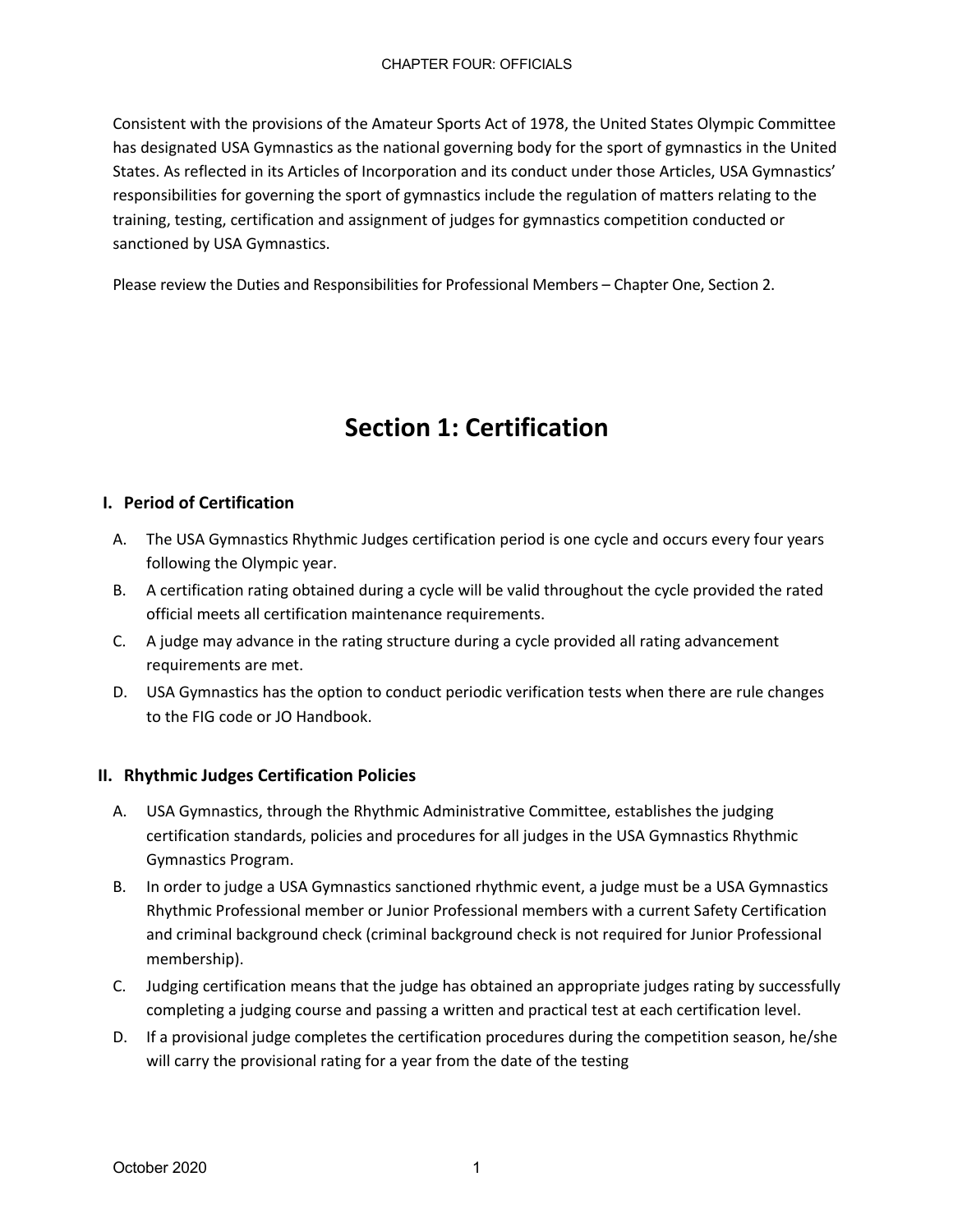- E. It is the responsibility of all judges regardless of level or ranking to complete and send the current Judge's Record Log to their Regional Judging Coordinator by December 1<sup>st</sup> of each year (or an alternate date as specified by USA Gymnastics if needed to show exam eligibility).
- F. Men are accepted as judges up to and including the National level.

### **III. Judges Rating Policies**

- A. A judge's rating is determined by:
	- 1. a minimum score requirement on a written exam and practical exam
	- 2. practical judging evaluation
	- 3. number and level of meets previously judged
	- 4. years of judging experience
- B. A prospective judge must be at least 16 years of age.
- C. Judges must progress from level to level as rated officials.
	- 1. All new prospective judges must begin at Level 3-6.
	- 2. A rhythmic coach who has coached a Level 7/8 gymnast at the J.O. Championships (Individual) during the previous or current cycle may begin at Level 7/8.
	- 3. A US National Team member from the previous or current cycle may begin at the National level.
	- 4. All judges under the age of 18 must obtain a junior professional membership with USA Gymnastics, obtain safety certification and begin with Level 3-6 certification. At Championships these judges will be allowed to judge when averaging their score with a professional judge to gain experience and fulfill their move-up requirements. These judges, after fulfilling move-up requirements, may take a course and test to advance to Level 7-8.
- D. Provisional rating
	- 1. Once a judge has taken a course and successfully completed the written and practical exam, a **Provisional Rating** will be given.
	- 2. A judge with a provisional rating may be assigned to judge at a local meet only if a fully certified judge is not available.

### **IV. Judge Rating List**

A rhythmic judge-rating list will be posted on the USA Gymnastics website.

### **V. JUDGES TESTING POLICIES AND PROCEDURES**

- A. All judges are required to take an official judges training course at the level they seek certification before they are allowed to take the written and practical test.
	- 1. Note: Excel evaluators are required to watch the Xcel webinar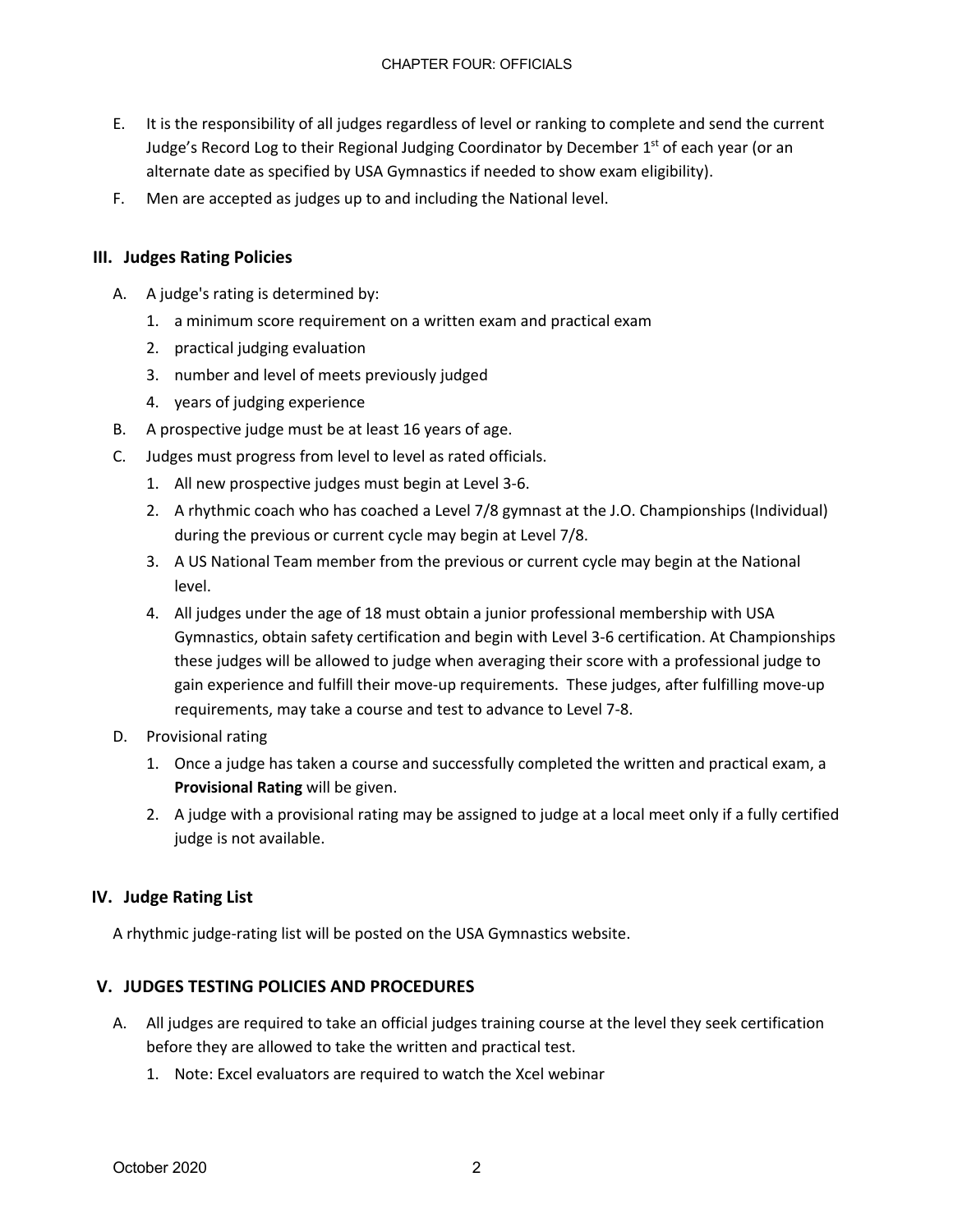- B. Official Rhythmic Judges Courses and test administration will only be offered by approved clinicians several times during the cycle.
	- 1. Level 3-6, 7/8 courses and tests may be offered locally at the Regional Level in an on-line format.
	- 2. The National courses (Level 9/10) will be offered twice within the Olympic cycle.
		- a. In order to gain admission to the National Course to be certified, a potential candidate must:
			- i. Be 18 yrs of age, and:
				- 1) Have been a coach of an athlete who has qualified for level 10, or competed at Nationals or Challenge, within the past five (5) years, or
				- 2) Have gone through the judge rating progression as outlined in the Rules & Policies, or
				- 3) Have been member of the US National Team member during the previous or current cycle, or
				- 4) Have a current National/Brevet rating
			- ii. Note: Anyone who meets the criteria to take the National exam will also be eligible to take the level 7/8 exam.
- C. To take a judges' course, written and practical test, a prospective judge need not be a USA Gymnastics professional member or maintain a Junior professional membership; however, if a rating is obtained, the name will not be added to the list of current certified judges until he/she obtains a USA Gymnastics professional membership or Junior professional membership.
- D. To judge at the Junior Olympic Level, all judges, regardless of National or Brevet status, must complete the course content and testing requirements for level 3-8 if they wish to judge at the JO level. Exception: All Brevet judges will be allowed to judge level 7/8 execution provided they participate in all applicable JO Courses and Update Courses.
- E. Written and Practical exam: The examinee will be notified of the results of the Levels 3-6 and/or Levels 7-8 test by the National Judges' Representative who will copy all considered Regional Judging Coordinators.
	- 1. Once the examinee has obtained a new rating because of a written and practical tests score, her name will be added to the list of "Current Certified Rhythmic Judges" as a Provisional Judge.
	- 2. The list of "Current Certified Rhythmic Judges" is updated once a year in December. Therefore, unless a judge fulfills the practical experience prior to November 30, his/her rating will not be updated until December of the following year and her judging fee will be paid at the Provisional rate.
	- 3. If the examinee fails the exam or wishes to improve a score, he/she can repeat the exam. Examinees are limited to one retest in one certification year, which can be taken in the fall of the year, following the initial test. For re-testing, an examinee is not required to take the course again. Re-testing for the National Level will be given in the year following the National Judging course/ test during National Championships.
- F. Practical Experience: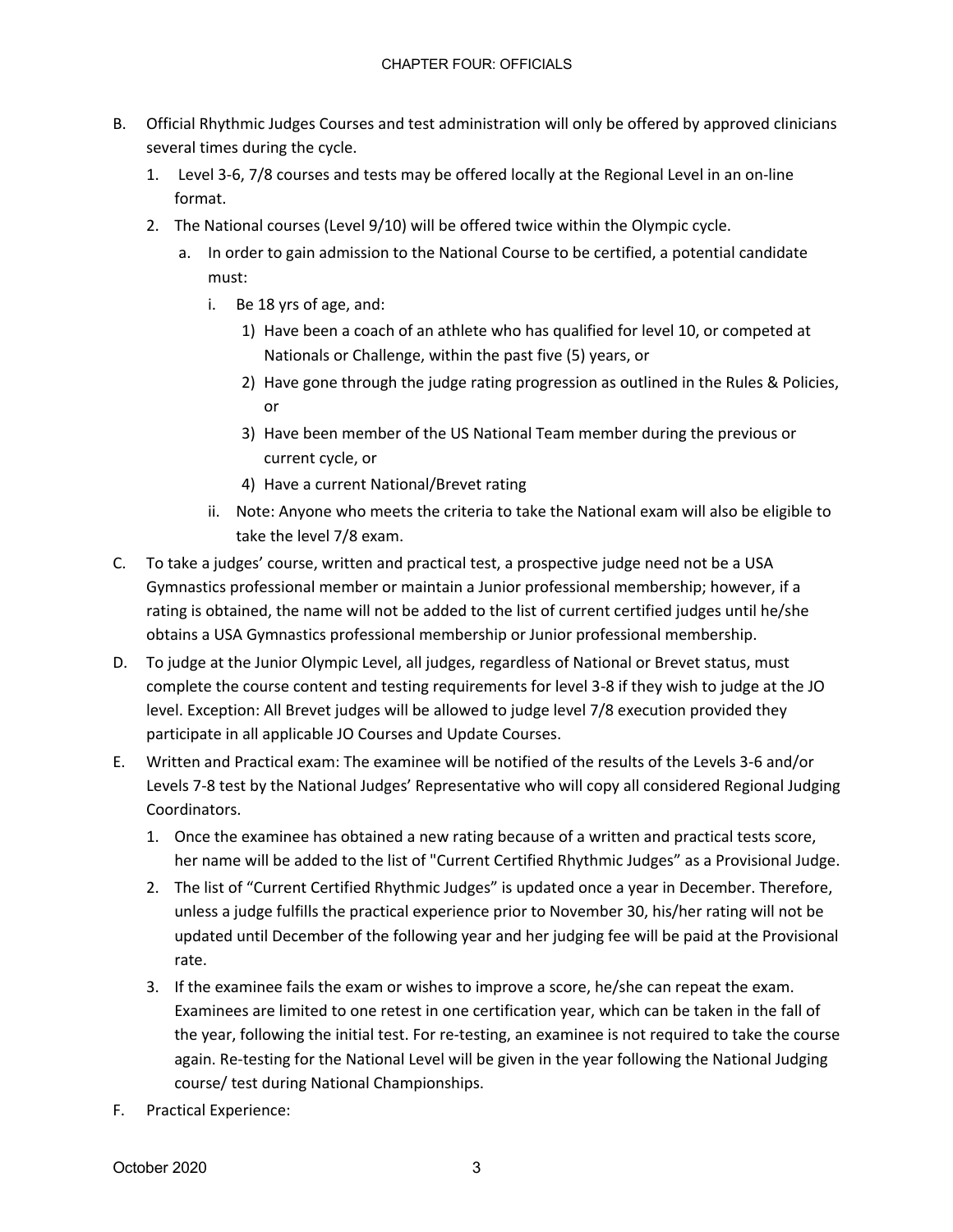- 1. Before judges can become fully certified at Levels 3-6 or at Levels 7-8 they must successfully complete a practical experience (volunteer attendance). The Regional Judging Coordinator (RJC), will arrange for the practical scheduling. The Practical experience must be done at the level of the competition for which they have obtained their rating.
- 2. The provisional judge will judge a meet under the direction of an experienced judge assigned by the RJC. After completing the practical experience, The experienced Judge will fill out the Practical Judging Form and send it to the Regional Judging Coordinator of his/her region. The Regional Judging Coordinator will send written notification of the results of the practical to the testing judge and National Judges' Representative.
- 3. The National Judges' Representative will update the current Master Judge's List when a judge has successfully completed the practical judging experience.
- 4. Before a judge can become fully certified at the National Level, a practical experience (expenses not reimbursed and no judging fee paid) must be obtained by judging at a major national level competition under the direction of the National Judges' Representative (National Qualifier, National Championship, Rhythmic Challenge).
- 5. All practical judging experiences must be completed within one year of passing the written and practical exams.

### **VI. Maintaining/Upgrading a Rating**

- A. To maintain a rating, a judge must:
	- 1. take a current cycle course at the desired level
	- 2. pass a written and practical exam
	- 3. successfully complete a practical experience within one year
	- 4. fulfill the annual Continuing Professional Education requirements for her current certification level. (See Below)
	- 5. A judge who could not maintain her rating due to extenuating circumstances may petition the National Judges Representative and the Rhythmic Program Director.
- B. For Level 3-8 judges as well as first-cycle National judge: it is the responsibility of the judge to submit a copy to the Judges Record Log to the Regional Judging Coordinator of his/her region by December 1st of each year in order to maintain rating.
- C. If judges do not meet the above requirements, their name will be removed from the Master Judge's List until requirements are met.
- D. If a judge took an absence from judging for a year or more, the judge must take the written and practical exams when the course is next offered to resume her rating.

### **VII. Continuing Professional Education (CPE) Requirements**

A "Continuing Professional Education (CPE)" system will be implemented as described below:

1. Annual CPE credits are required to be assigned to judge any USA Gymnastics competition.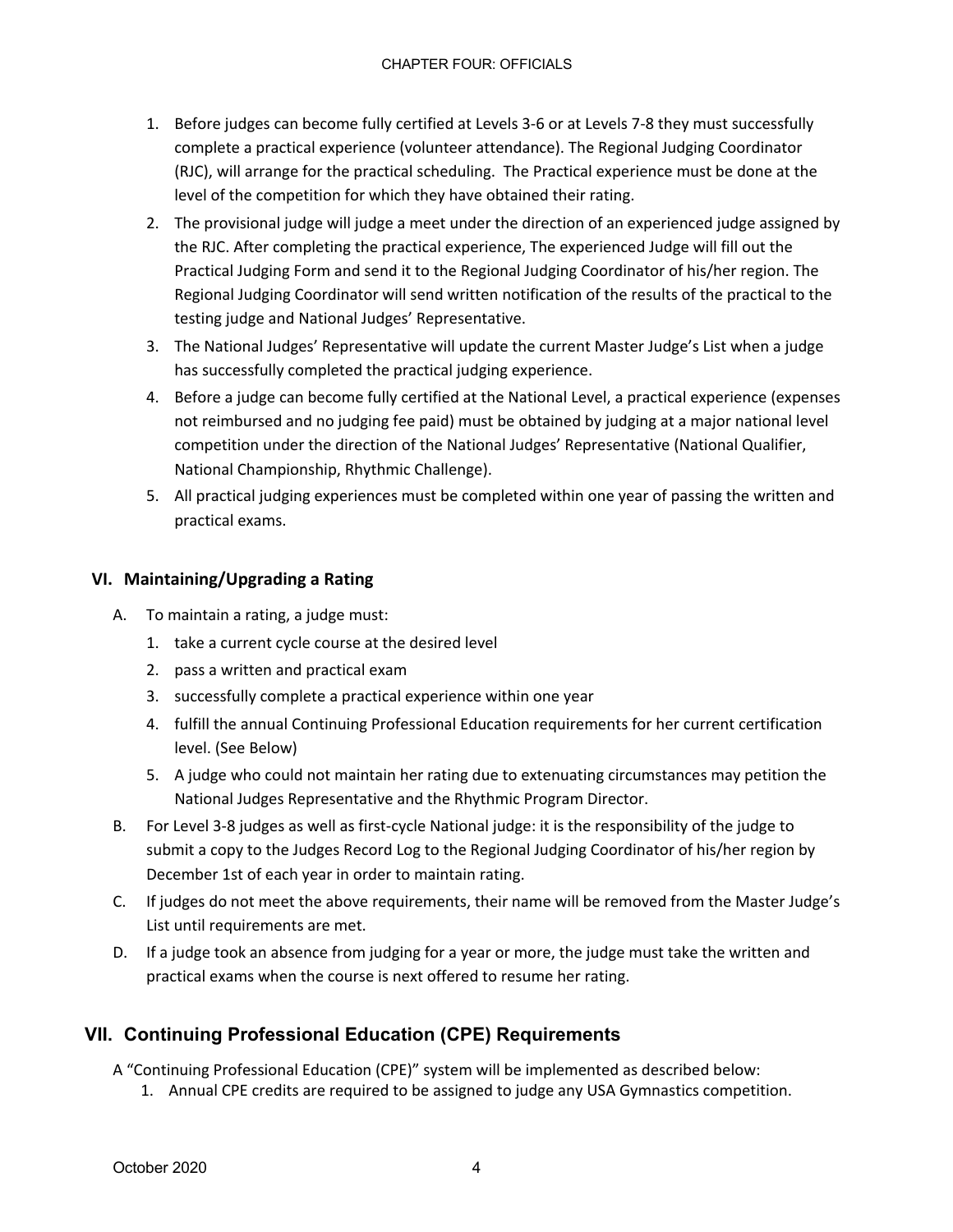- a. The accreditation year is November 1-October 31.
- b. The rating a judge holds on December  $31<sup>st</sup>$  of each year determines the number of CPE credits required for that accreditation year.
- c. Regional Judging Coordinators, RNAC and RPC Chairmen, and the National Judges Representative are exempt from CPE requirements for the years in which they hold office. These individuals will still be obligated to participate in any mandatory judge updates courses or verifications.
- 2. Annual Required Rhythmic CPE credits for all judges are as follows:

| <b>Highest Rating Held</b> | <b>Total CPE credits</b> | Minimum # of CLINIC   | Maximum # of CLINIC credits          |  |
|----------------------------|--------------------------|-----------------------|--------------------------------------|--|
|                            | needed per               | CPE credits required  | allowed to carry forward to the next |  |
|                            | accreditation year       | as part of the yearly | accreditation year after the annual  |  |
|                            |                          | total                 | total has been met                   |  |
| Level 3-6                  |                          | O                     |                                      |  |
| L7/8; National/Brevet      | 20                       | 10                    | 10                                   |  |

See the table below for a breakdown of clinic and miscellaneous CPE credit options.

| <b>CPE Activity</b>                                                                                                 | Category | # of Credits                                                                         | Max # Credits      |
|---------------------------------------------------------------------------------------------------------------------|----------|--------------------------------------------------------------------------------------|--------------------|
|                                                                                                                     |          |                                                                                      | from this activity |
| USA Gymnastics clinics, courses, symposiums,<br>congresses, or camps, which are approved for<br>rhythmic CPE credit | Clinic   | Determined by USA Gym for each<br>activity                                           | Unlimited          |
| USA Gymnastics online courses, webinars, etc.<br>approved for Rhythmic CPE credit                                   | Clinic   | Determined by USA Gym for each<br>activity (vary depending on<br>content and length) | Unlimited          |
| State and Regional educational<br>workshops/clinics that serve the professional<br>development of judges $1$        | Clinic   | Determined by USA Gym for each<br>activity based on clinic content                   | Unlimited          |
| Volunteering as a Line/Time judge at a USA<br>Gymnastics hosted event.                                              | Misc.    | 1 competition = 5 CPE Credits                                                        | 10                 |
| Live practice judging <sup>2</sup>                                                                                  | Misc.    | 1 hour = 1 CPE Credit                                                                | 5                  |
| Video practice judging <sup>3</sup>                                                                                 | Misc.    | 1 hour =1 CPE Credit                                                                 | 5                  |
| In-gym observation with coaches and<br>gymnasts $4$                                                                 | Misc.    | 1 hour = $1$ CPE Credit                                                              | 5                  |

1. **State/Regional workshops/clinics:** State and Regional Chairs are encouraged to create educational workshops/clinics that would serve the professional development of judges and coaches within the States/Region. State and/or Regional clinics may be proposed to USA Gymnastics for CPE credits. The goals, presenter(s), and material must be submitted to the Rhythmic Program Director for approval at least one month prior to the clinic date(s). The number of credits will be determined by the breadth and depth of content material.

- 2. **Live practice judging note:** Level 3-8 Rated judges ONLY. Practice judging will require pre-approval from your Regional Judging Coordinator AND the Meet Referee for the event. Contact your regional Judging Coordinator to arrange this practical judging experience. The practice judge should come prepared with all judging materials and wear the appropriate judging uniform.
- 3. **Video practice judging note:** Level 3-8 rated judge with a National/Brevet judge who is also certified for JO; National judge with a Brevet judge; Brevet judge with another Brevet. Practice video judging will require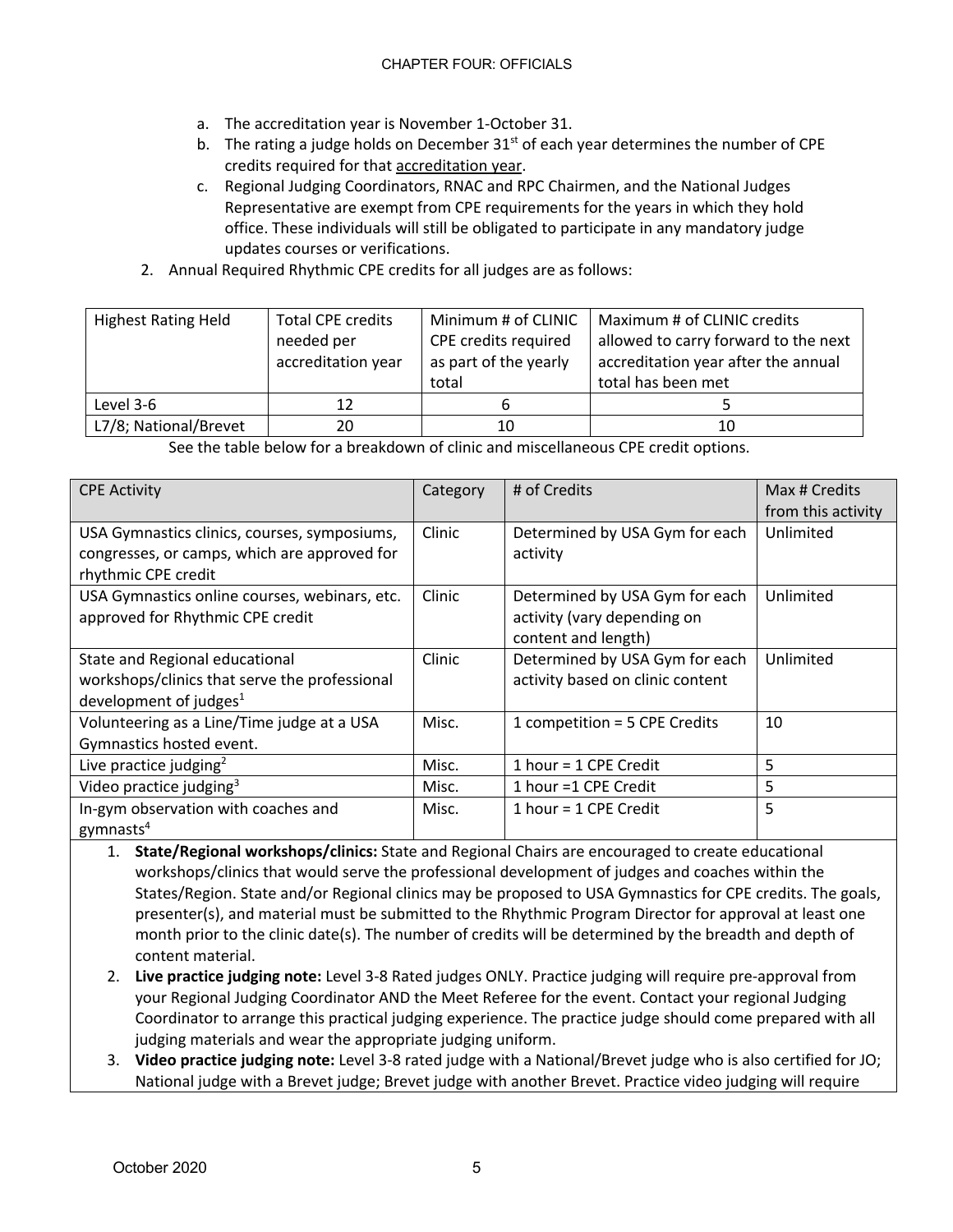pre-approval from your Regional Judging Coordinator. Credits will apply to both the mentee and mentor who sign off for each other.

- **4. In-gym observation note:** Valid for level 3-Brevet judges. Must be signed off by the head coach from the club visited.
	- a. Judges should retain their CPE record forms, registration confirmation, any completion certificates, etc. for documentation with a copy of the annual report form.
	- b. It is the responsibility of each judge to pre-print the rhythmic CPE record form prior to attendance at any CPE activity. Judges must present the rhythmic CPE record form for a signature at the conclusion of the activity or following each session at a multi-track congress/symposium.
	- 3. Request of Credits for International Courses/Judge education
		- a. Judges may use international courses/judge education for CPE credits on a case by case basis if the judge is officially assigned by USA Gymnastics and the course is approved. The number of credits will be assigned by the Rhythmic Program Director.
	- 4. Request of additional Credits for Course Presenters:
		- a. Additional credits for creating/presenting a course will be considered on a case by case basis with submission of requested planning documentation to the Program Director.
	- 5. Continuing Professional Education Tracking
		- a. Each judge is responsible for keeping accurate records of his/her CPE activity, including documentation of attendance at the approved CPE experiences. Documentation should correspond to the hours/credits submitted on the Rhythmic CPE record form.
		- b. Each judge is responsible for rhythmic CPE record form to their Regional Judging Coordinator by November  $1<sup>st</sup>$  each year.
		- c. The Regional Judging Coordinator is responsible for sending a master list of all judges in their state, indicating those who have successfully completed their annual CPE requirements to the National Judges Representative and USA Gymnastics National Office by November 30<sup>th</sup> each year.
		- d. If a judge does not complete all of their required CPE credits within a given accreditation year, they must apply CPE credits from the successive year to make up for the credits they were lacking. When completed, they must still send the proper documentation to their Regional Judging Coordinator, who then sends the updated list to the National Judges Representative and the USA Gymnastics National Office.
			- i. Note: CPE credits cannot be used twice, meaning, if the credits are being used to make up for a deficit in the precious accreditation year, those same credits cannot be applied to the current accreditation year also.
		- e. The National Office may conduct audits each year that require randomly selected judges to submit actual documentation of their CPE credits to the USA Gymnastics National Office. Any judge who fails to provide documentation of actual CPE credits as reported to the Regional Judging Coordinator may be subject to disciplinary actions as stated in Article 9 of the USA Gymnastics Bylaws.
		- f. Should a judge exceed the total minimum number of CPE credits required of their rating in an accreditation year, and the excess is in the category of clinic credits, they may carry forward the extra credits up to the maximum number of carry-over credits allowed. Excess miscellaneous credits may not be carried over.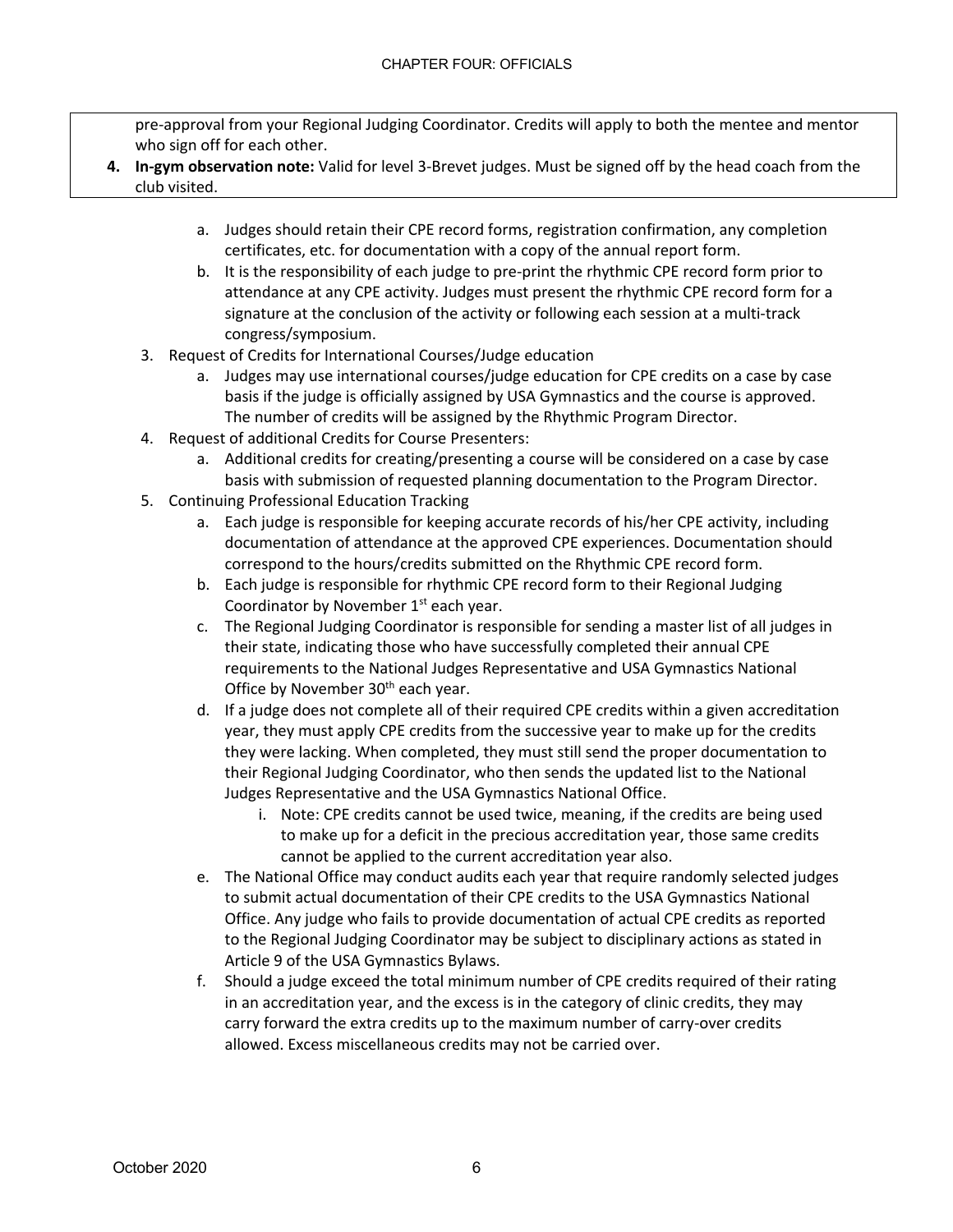### **VIII. Advancement**

| <b>ADVANCEMENT CHART</b>                        |                       |           |                           |              |  |  |  |
|-------------------------------------------------|-----------------------|-----------|---------------------------|--------------|--|--|--|
| Rating                                          | Score                 | Practical | Minimum # Meets Judged    | Years of     |  |  |  |
|                                                 | Minimum               |           | (per cycle)               | Experience   |  |  |  |
| LEVEL 3-6 Judge                                 | 80%                   | Yes       | 1 Local Meet              | 1            |  |  |  |
|                                                 |                       |           | 1 State Meet              |              |  |  |  |
|                                                 |                       |           | 1 Local Meet              |              |  |  |  |
| LEVEL 7-8 Judge                                 | 80%                   | Yes       | 1 State Meet              | 1            |  |  |  |
|                                                 |                       |           | 1 Regional Meet           |              |  |  |  |
| <b>NATIONAL 1</b><br><b>National 2</b><br>Judge | 80%                   | Yes       | 1 Local Meets,            | $\mathbf{1}$ |  |  |  |
|                                                 |                       |           | 2 State+1 Region          |              |  |  |  |
|                                                 |                       |           | <b>OR</b>                 |              |  |  |  |
|                                                 |                       |           | 2 National meets with     |              |  |  |  |
|                                                 |                       |           | approval and 2 additional |              |  |  |  |
|                                                 |                       |           | any category              |              |  |  |  |
| BREVET 1&2                                      |                       |           |                           |              |  |  |  |
| BREVET 3&4                                      | Per FIG Judges' Rules |           |                           |              |  |  |  |
| Judge                                           |                       |           |                           |              |  |  |  |

Note: The above requirements (practical experience, years, and number of meets) must be attained after the judge has completed the course and passed the test for each level. The level of meets must be at the highest rating the judge has – i.e. a Level 5 meet would not fulfill the requirement for a Level 7/8 judge.

- A. To upgrade a rating a judge must judge the minimum number of years and judge the minimum number of meets (see advancement chart) before she is eligible to take a course and test at the next level. She must then successfully complete the course and test.
- B. The RJC should make every effort to give unaffiliated judges in their region the opportunity to judge the minimum number/level of competitions within her region necessary to fulfill her requirements for mobility.

# **Section 2: Judging Assignments**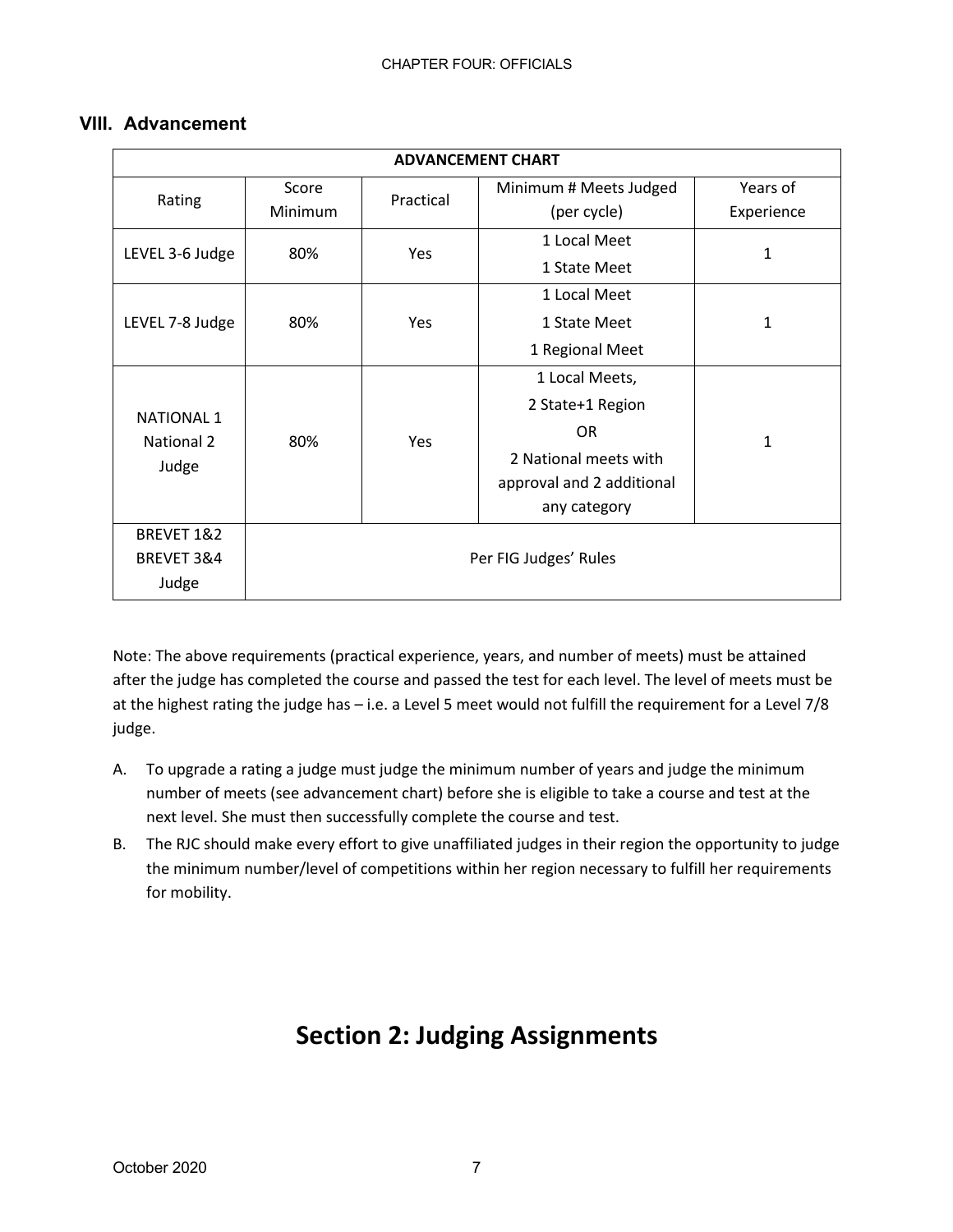- A. Judges may only be assigned to a competition level for which they hold the appropriate rating. Judges must be proficient in the English language.
	- 1. A level 7/8 judge may be assigned to judge execution on a level 9/10 panel if she has passed any applicable verification tests.
	- 2. All Brevet judges will be allowed to judge level 7/8 execution provided they participate in all applicable JO Courses and Update Courses.
	- 3. The minimum required State judging panel must be assigned. If there is a foreign sanction, those judges may judge execution for levels 7-10.
- B. Provisionally- rated officials may be assigned to judge competitions for levels at which they hold a provisional rating provided no fully certified judges are available (not applicable for the cases mentioned in G, iv and v below).
- C. At local Invitationals, State and Regional meets, a judge who is affiliated with a club will not be allowed to judge specific levels/session(s) in which club affiliated gymnasts are participating.
	- 1. Affiliation of Judges:
		- a. The regulations regarding affiliation are NOT meant to prevent officials from judging, but to prevent unfair situations for the gymnasts.
		- b. Affiliation of an official at a specific meet refers to:
			- i. An immediate family member of a competing gymnast, or of the gymnast's coach(es), or of the club owner whose team is competing. An immediate family member is defined as a parent/step-parent, grandparent, or sibling. In addition, it could include any other person living in the household. Such a judge should not be assigned or accept an invitation to judge levels in which the family member's club competes.
			- ii. A person on the payroll of a competing Club.
				- 1) When a judge performs any service for a club with pay, 3 or more times within the competitive year, they will be considered affiliated.
			- iii. A Team member or parent of a rhythmic team member of a competing club.
			- iv. A parent of any child enrolled in a recreational class of a competing club
			- v. A Coach of a club that has gymnast(s) competing in the meet.
			- vi. A Club Owner whose club has a gymnast who is competing in the meet.
			- vii. Any sport science professional that is paid for ongoing services for a competing gymnast
			- viii. If the club with which a judge is affiliated is not participating in the meet to which the judge has been assigned, she/he is not considered affiliated at that meet
		- c. International Judges:
			- i. Any sanctioned club competition that has secured a valid foreign sanction and has foreign athletes in attendance is allowed to assign valid visiting Brevet officials from each country represented. A foreign brevet judge will not be allowed to judge Levels 3- 8 of the Junior Olympic Program. They may judge execution for Levels 7-8. Exception: A Foreign Brevet will be allowed to judge Level 3-6 and/or Level 7/8 Difficulty, if they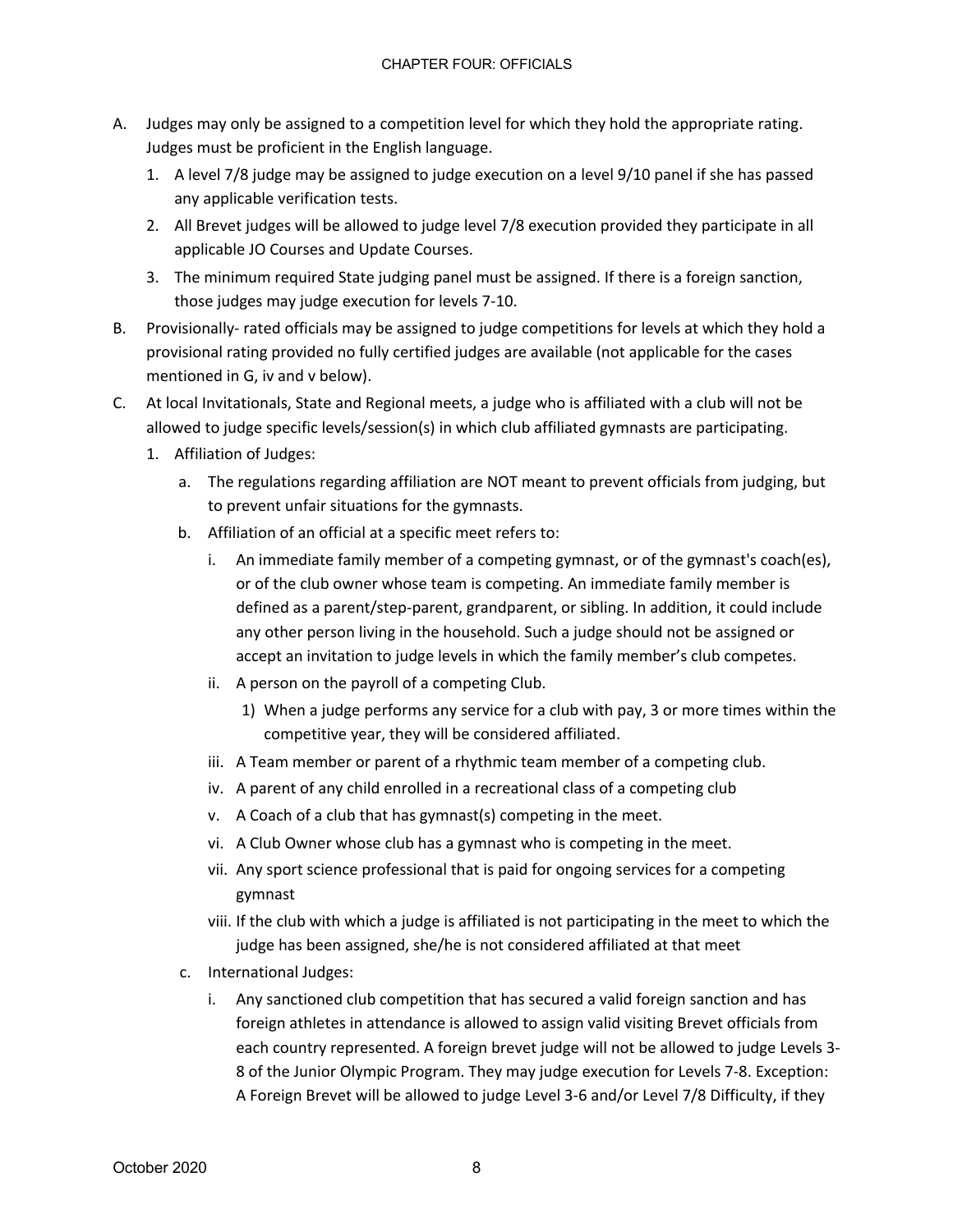have taken the USA JO Judging Course and passed all applicable judging exams and verifications and fulfill the annual CPE requirements for her/his current certification level.

- ii. A meet director will be allowed to invite a foreign brevet (without a competitive athlete representing their club/country) only when approved by the Rhythmic Program Director and the initial invitation and contact is made directly through USA Gymnastics.
- D. Once an official or panel has begun to judge an event, there may be no substitutions of officials or panels until the entire event is completed.
- E. Line judges are considered technical officials and must be at least 16 years of age. Line judges are **not** used for Levels 3-6.
- F. An invitation to judge must include the following information:
	- 1. Date, time and place of the event
	- 2. Levels
	- 3. Honorarium (national events)
	- 4. By accepting the invitation, a judge agrees to the terms of the invitation
	- 5. Travel and lodging information must be communicated by the Meet Director
- G. Panel Composition
	- 1. Level 3-8: See the JO Handbook
	- 2. Level 9 and 10:
		- a. Invitational Competitions (with D forms) 2 judges per panel
			- i. Judge 1 evaluates D
			- ii. Judge 2 evaluates E
		- b. State & Regional Competitions (with D forms) 3 judges per panel
			- i. 1 judge on each panel will judge D
			- ii. 2 judges on each panel will judge E (1-A, 1-T)
		- c. For 9/10 competitions where no forms are used please see Chapter 3 (page 19) for panel requirements.
		- d. For State and Regional competitions, please contact your Regional Director or Regional Judges Coordinator for information about judging panels and scoring formulas. Note: Level 9/10 competitions at Invitational and State only, judges assigned to judge Execution may carry a Level 7/8 rating.
	- 3. Any meet director that fails to send the list of judging officials and participating teams to the RJC and National Judges selection committee will incur a sanction violation.
- H. **Local and Invitational Events:** The Meet Director may request judges to the Regional Judging Coordinator provided they have the appropriate rating for the level of competition.
	- 1. For all invitationals, the Regional Judging Coordinator will approve the list of judges and will determine which judge on the panel will serve as the meet referee. Meet directors must submit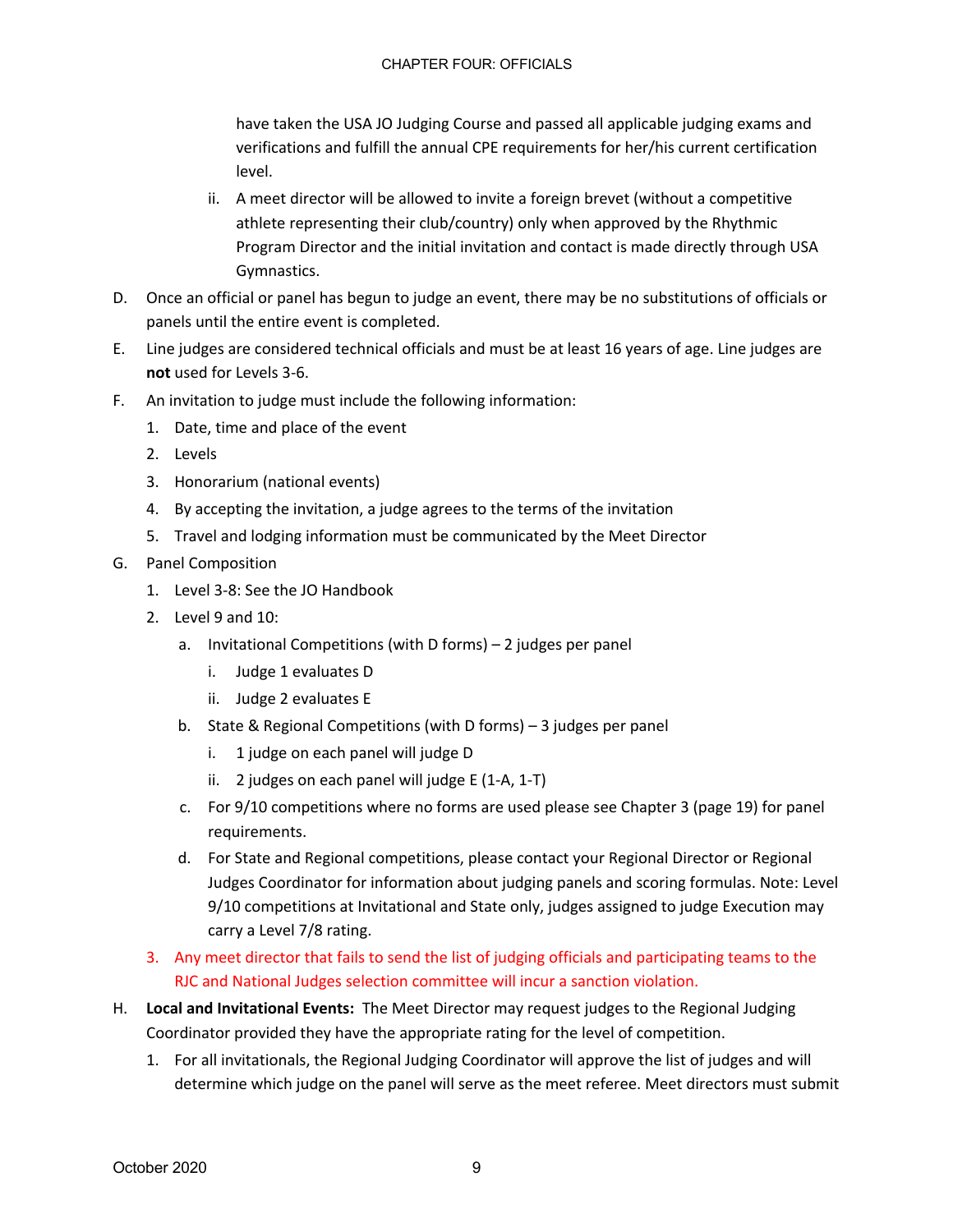a list of judges and attending teams to the RJC at least one month in advance of the competition to check rating eligibility and affiliation.

- 2. For all events held in the United States with a foreign sanction, the National Judges Selection Committee must approve the meet referee. The meet director must submit the list of proposed judges and participating clubs to both the Regional Judging Coordinator and the National Judges Selection Committee at least one month in advance of the competition.
- 3. For local and invitational competitions the Meet Director may use the services of the RJC.
- I. **USA Gymnastics State and Regional Competitions:** The Regional Judging Coordinator of the respective Region is responsible for making all judging assignments.
	- 1. For State and Regional competitions the Meet Director must contact the Regional Judging Coordinator in order to obtain properly rated officials for all sanctioned events. When all meet details have been provided, the RJC will send the meet contracts to the assigned judges.
	- 2. For State and Regional competitions the Regional Judging Coordinator will make assignments according to the certified judges in the respective State or Region.
	- 3. Regional Judging Coordinators must use level 3-6 rated judges when possible to fill the level 4-6 Regional event panels, using a Meet Referee of Brevet or National rating.
	- 4. The complete panel of assigned judges for level 7-10 Regional Championships must be preapproved by the Regional Committee.
	- 5. The National Judges Selection Committee will assign the meet referee for each Level 7-10 Regional Championship.
- J. **USA Gymnastics National Competitions:** The National Judges' Selection Committee is responsible for making all assignments for the Open Championships, JO Championships, Level 9 Classic, Elite Qualifier, USA Gymnastics Championships, and Challenge.
	- 1. Criteria for National selection:
		- a. Experience (years in sport as athlete, coach, judge)
			- i. Note: Competitive rhythmic club owners, coaches or employees will not be assigned to an official national event
		- b. IEC recommendations for events with international selection components
		- c. Teaming of inexperienced judge with a National/Brevet
		- d. Geographical location of judge in relation to meet
		- e. Finances
		- f. Results of judging analyzed by USA Gymnastics computer program, if applicable
	- 2. Selection committee members with conflict of interest should recuse themselves from votes
	- 3. It is recommended that the most qualified/experienced judges are assigned to the Difficulty panel for National events.
	- 4. A judge who is assigned to the National Championships is not permitted to visit or conduct any video reviews of athletes or clubs who are participating in the Championships during the time between the National Qualifying event and the Championship.
- **K. Foreign Sanctioned Events**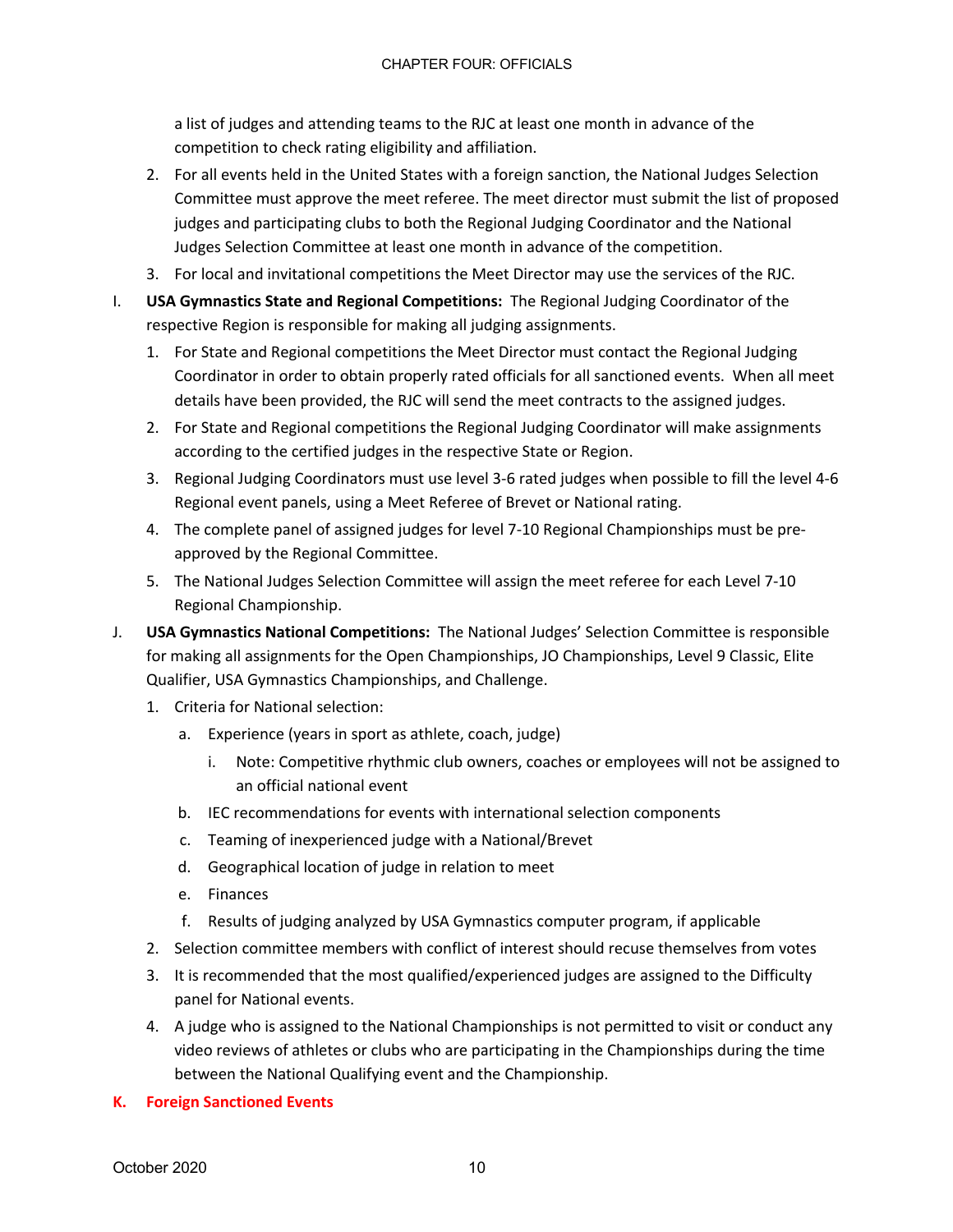- i. In the case of a foreign sanctioned event, the number of US judges (affiliated or nonaffiliated) may not exceed 50% of the panel, the other 50% must be comprised of foreign judges. In the case when there are no foreign judges representing their country, the panel must follow the domestic rules for the number of judges and makeup of the panels concerning affiliated and non-affiliated judging officials.
- ii. A foreign sanction will only apply to those athletes who actually reside in a foreign country, it does not apply to athletes that train and reside in the United States and represent a US club.
- iii. The RJC will recommend the meet referee assignment for events with a foreign sanction only when there is no conflict of interest for the RJC. The judges list will then be approved by the National Judges Selection committee.
- L. **International Assignments and Brevet Candidates:** The International Elite Coaches' Committee (IEC) is responsible for making international judging assignments and recommending candidates for the FIG Brevet courses.
	- 1. Selection committee members with conflict of interest should recuse themselves from votes
	- 2. The process for selecting and assigning USA judges to international tournaments will be made public in the form of meeting minutes from IEC meetings.

# **Section 3: Judging Duties**

### A. General Duties

- 3. Individual judges shall perform their function as a judge of the Meet according to the USA Gymnastics Rules and Policies Membership Policies (See Chapter 1, Judge Responsibilities) and the USA Gymnastics Code of Ethics.
- 4. Individual judges shall be limited to judging, evaluating and scoring the competition.
- 5. Individual judges will be bound by the terms agreed upon for that particular meet.
- 6. Judges are responsible, according to all appropriate laws and jurisdiction, for all financial reporting and identification of payments/reimbursements received to the appropriate agencies (i.e. IRS).
- 7. Each individual judge shall accept or decline their assignment within a reasonable amount of time.
- 8. Judges are not allowed to accept gifts which exceed the USA Gymnastics Judges' Compensation Package fees/expenses and a possible souvenir from the host/organizing committee for all officials.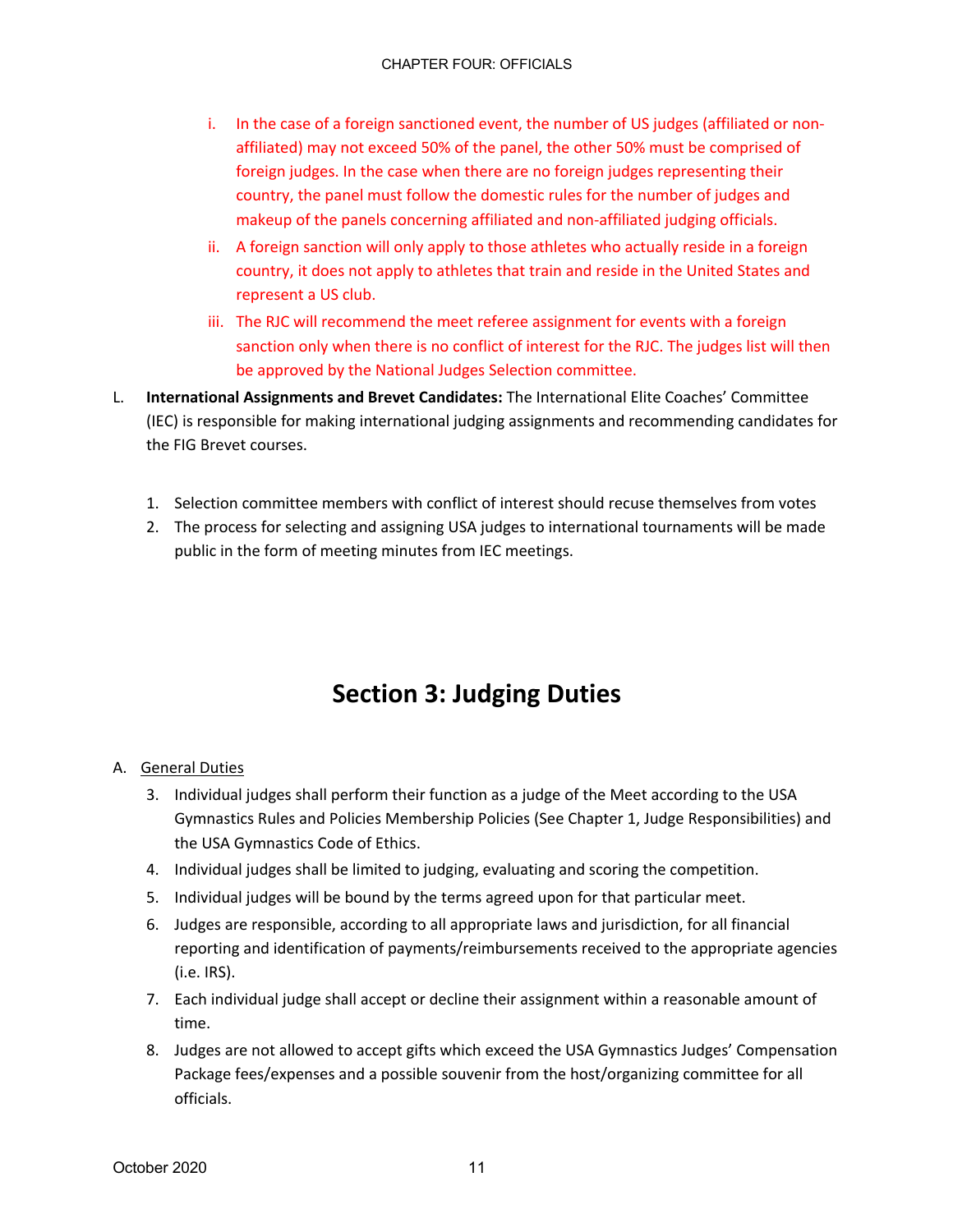### B. Meet Referee

- 1. Collaborates with the meet director on the event schedule
	- a. A draft schedule should be provided by the meet director in a timely manner
	- b. There should be full cooperation from the meet director when rotations and time allotments are incorrect
- 2. Conducts the judges' education meeting prior to the event,
- 3. Makes the panel assignments or conducts a draw,
- 4. Has ultimate control over technical decisions
- 5. Judges every routine within human possibility,
- 6. Makes sure judges scores are within the proper range
- 7. Can question a panel score, even if the judges are in range, if she feels it is not appropriate,
- 8. Can call a conference of either judging panel, can make the decision to go to base score,
- 9. Keeps track (with the help of an assigned volunteer secretary) of all scores and rankings,
- 10. Determines the number of sessions in association with the meet director,
- 11. Makes sure the timers and line judges are knowledgeable about the rules and their function,
- 12. Serves as the spokesperson for the judging panels to the organizing host and the participants,
- 13. Meet Referee should check and sign the official results at the end of the competition
- 14. Mediates all professional disagreements, and has the final response,
- 15. Issue a verbal warning to a judge for not respecting the dress code or use of a cell phone at the judges' table during actual competition; after a second warning, one hour of pay may be docked or a future national assignment may be cancelled.
- 16. Is responsible for any media involvement concerning the judges,
- 17. Respond to any written inquires before a session has ended
	- a. Note: No score may be changed without approval of all judges involved.

#### C. Panel Judge:

- 1. Attend pre-competition education session,
- 2. Judge each routine assigned with undivided attention.
- 3. Evaluate the exercise correctly, fairly and quickly
- 4. Report 30 minutes prior to march-in for competitions, unless otherwise specified by the Meet Referee
- 5. Remain at her seat until the entire competition is completed and the Meet Referee confirms that there are no pending inquiries and dismisses the panel
- 6. Be quick, cooperative and efficient in resolving differences during a conference
- 7. Refrain from conversation with other judges and coaches during the competition
- 8. Avoid judging a meet in which any personal bias (positive or negative) towards any competing team and/or individual athlete would affect her ability to judge objectively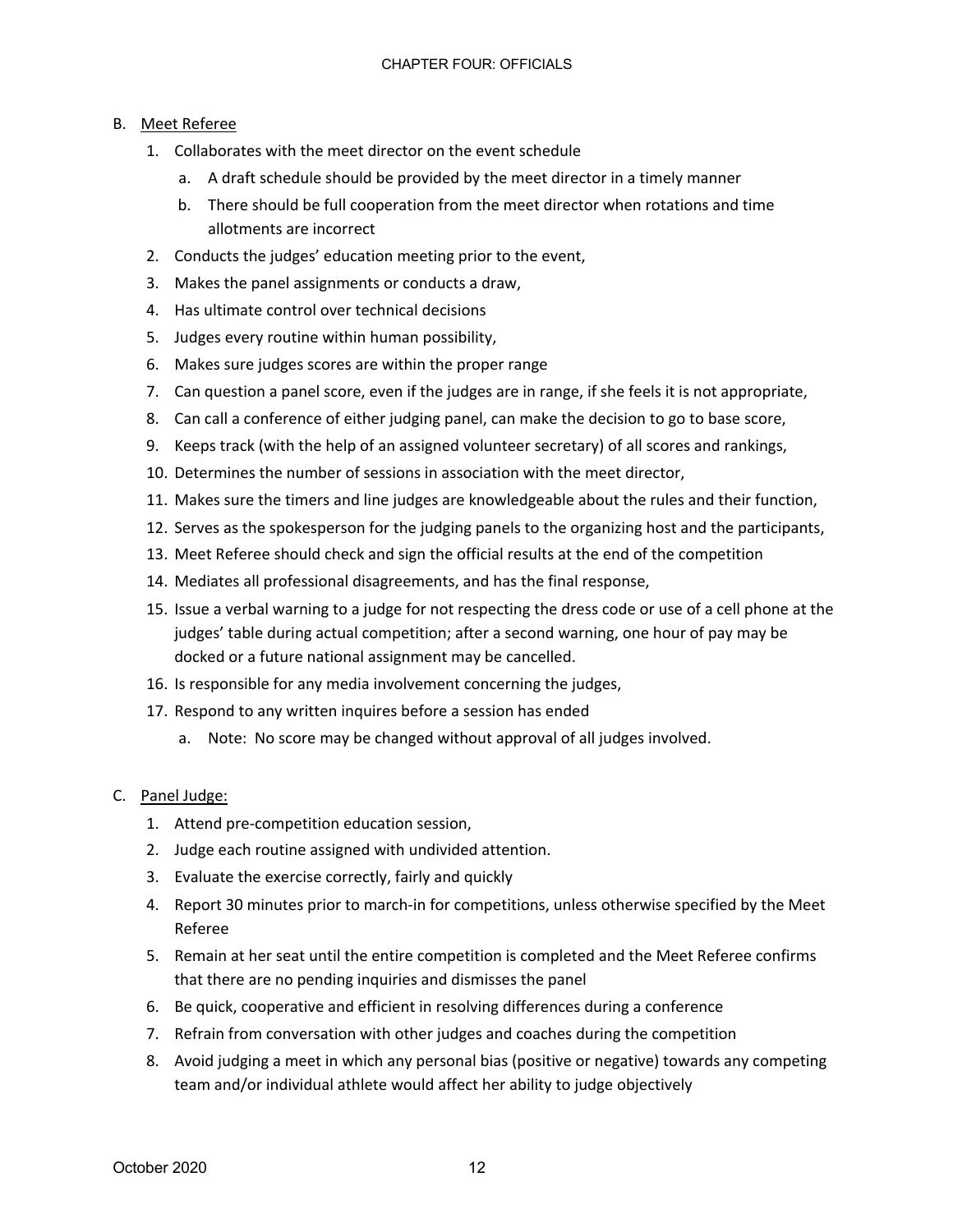- 9. Be confidential about meet matters, her own scores or other judges' scores or opinions
- 10. Refrain from soliciting invitations to judge specific competitions by making direct contact with the Meet Director or Regional Board members or other Committee Members
- 11. Respect the field of play by refraining from using cell phones (talking, texting, etc.) or any type of wireless communication devise, which is prohibited while at the judges' table. Judges may use electronic tablets for gymnastics purposes only in the competition area.

#### D. Uniforms

The official uniform for all sanctioned meets is:

- 1. Women: white blouse, navy blue or black blazer and skirt or pants
- 2. Men: white shirt, navy blue or black blazer and pants
	- a. NOTE: jeans/sport pants/warm-up pants / are not acceptable

#### E. Non-competition evaluation

- 1. Judges may be invited by clubs to evaluate score forms and routines in a non-competition setting
- 2. Evaluations should be limited to technical consultations based on the Code of Points and/or J.O. Handbook and should not be coaching sessions by nature, i.e: private lessons or substituting coaching
- 3. Any technical consultation must be arranged with a club or coach and never directly with a parent
- 4. Judges who accept invitations to conduct technical consultations for the same athlete on a regular basis are responsible for declining invitations to judge events where that/those gymnast(s) is/are competing
- 5. Judges may be asked to report the frequency of technical consultations prior to National events

### **Section 4: Evaluation of Judges**

- A. All judges are expected to follow the Professional Member Code of Conduct.
- B. Grievance procedures in the case of judge misconduct or gailure to fulfil a contracted assignment:
	- 1. Submit a letter of grievance to the Regional Judging Coordinator (include the specific misbehavior, dates, event, etc.)
	- 2. The RJC will review/comment and pass to the National Judges Representative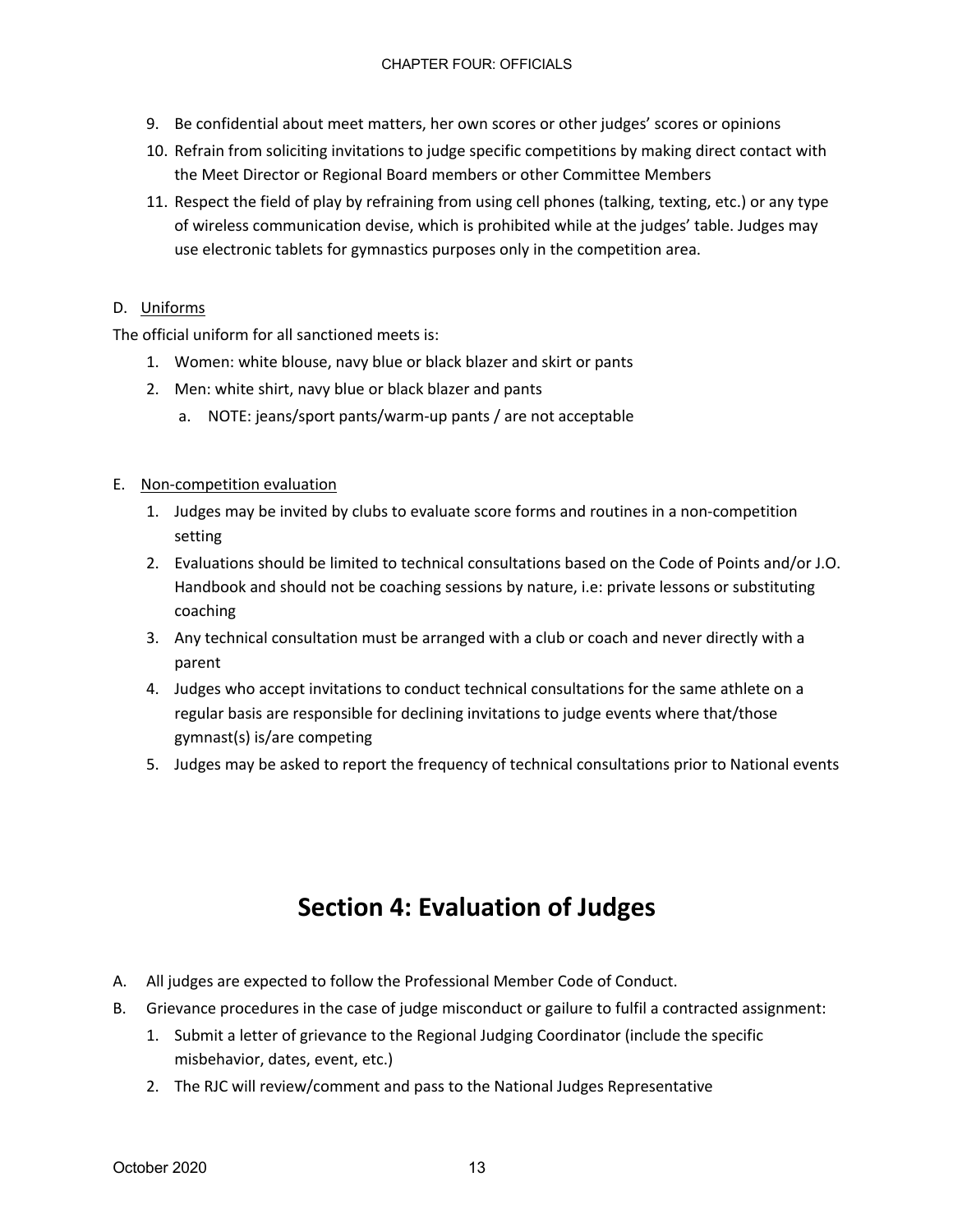- 3. The judge will receive communication to address the issue and a warning, prohibition or suspension may follow. The judge will have the opportunity to respond.
	- a.  $1<sup>st</sup>$  offense will receive written warning
	- b.  $2<sup>nd</sup>$  offense will receive probation with some remedial course work
	- c.  $3^{rd}$  offense will receive suspension with a timeline for return to position to be determined by the NJR, RJC, and Regional Chair.
- 4. If warranted a letter will be sent to the person making the complaint.
- 5. All written communication will remain confidential

## **Section 5: Judges Fees and Competition Policies**

- A. Fee Structure: Invitational, State and Regional Events hourly rate
	- 1. Brevet 1 and 2: \$40.00/hour
	- 2. Brevet 3 and 4: \$35.00/hour
	- 3. National 2: \$30.00/hour
	- 4. National 1: \$25.00/hour
	- 5. Level 7/8: \$20.00/hour
	- 6. Level 3/6: \$15.00/hour
	- 7. Meet Referee: \$100.00/meet in addition to her rate above
	- 8. Provisonal judging fee: \$3 less than the official rate

The Judge's rating amendment:

An active judge with a national rating for a period of 0-4 years will hold the title of National-1 and her compensation will be (\$25/hr), a judge in her  $5<sup>th</sup>$  year or more of active judging with a national rating will hold the title of National-2 and her compensation will be (\$30/hr).

- B. This fee includes: actual judging time, original judges orientation meeting, and a reasonably short post-session meeting when called by the Meet Referee.
- C. Fee does not include: meal breaks (max. 30 minutes for lunch and 30 min. for dinner).
- D. CANCELLATION POLICIES: If the agreed upon obligations are not fulfilled by either party because of extenuating circumstances, no mandatory penalties will be applied to either party. (Example: inclement weather which would prohibit traveling or grave illness). Failure to comply with the contractual agreement will result in the following:
	- 1. On the Meet Director's part: A minimum of 7 days notice required for amendments or cancellation of officials. If cancellation of officials occurs less than 7 days prior to the meet, the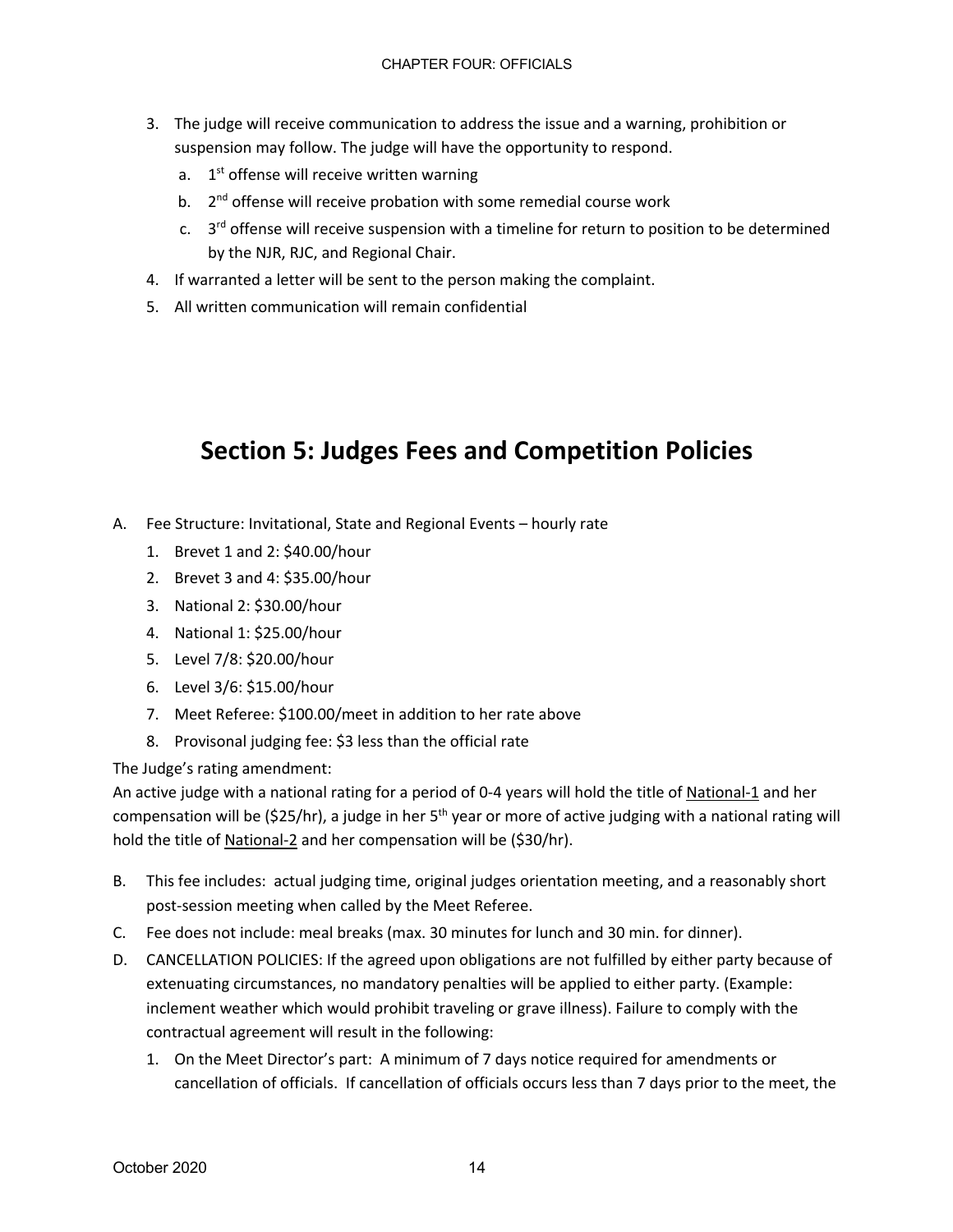Meet Director is responsible for payment of 3 hours per judge and any non-refundable expenses incurred.

- 2. On the Judges part: If a judge fails to appear without notifying the Meet Director, a penalty of 3 hours and non-refundable expenses incurred by the Meet Director will be paid to the Meet Director by the judge.
- E. MODIFICATION POLICIES: If any conditions in the agreement are altered, it is the responsibility of the Meet Director to contact the individual judge(s) and the assigning official and provide that information to both. Adding or eliminating days or sessions could result in the judge voiding the agreement.
- F. ADDITIONAL JUDGING EXPENSES
	- 1. Meals
		- a. Meal compensation should be paid to a judge, if hotel or host does not provide meals.
		- b. Recommended meal breakdown:
			- i. breakfast.....\$10.00
			- ii. lunch...........\$15.00
			- iii. dinner..........\$25.00
		- c. Compensation for meals should be paid to the judge if the length of the meet or the length of travel time necessitates the judge being away from home during the usual meal hours.
		- d. In lieu of the payment, the host may provide meals if the timing of the meet does not allow for sufficient time for the judge to secure a meal outside.
	- 2. Travel and Lodging
		- a. Bus, train, and plane expenses shall be paid in full.
		- b. When flying, it is required that the meet director book the judge in Main Economy or equivalent with an assigned seat and luggage pre-paid or reimbursed (Basic economy tickets may not be booked).
		- c. When driving, round trip travel expenses of the current federal mileage rate shall be paid to the driver. The total mileage cost should not exceed the cost of an airplane ticket to the same location.
		- d. If the judge needs to use the plane, train or bus--travel expenses to and from the airport, bus station or train station should either be provided by the Meet Director or paid for the most reasonable way of transportation (e.g., limousine or taxi). This includes tolls and payment for parking at the airport if it is necessary for a judge to leave the car there for the duration of the meet and fees for one bag (but not overweight bag charges). It is the judge's responsibility to provide receipts for these additional expenses if requested.
		- e. If a judge chooses to return home and drive back the second (and successive) days, roundtrip mileage will be paid only once, unless pre-arrangements have been made with the judge and the Meet Director
		- f. Judges should not be obligated to assume initial travel expenses.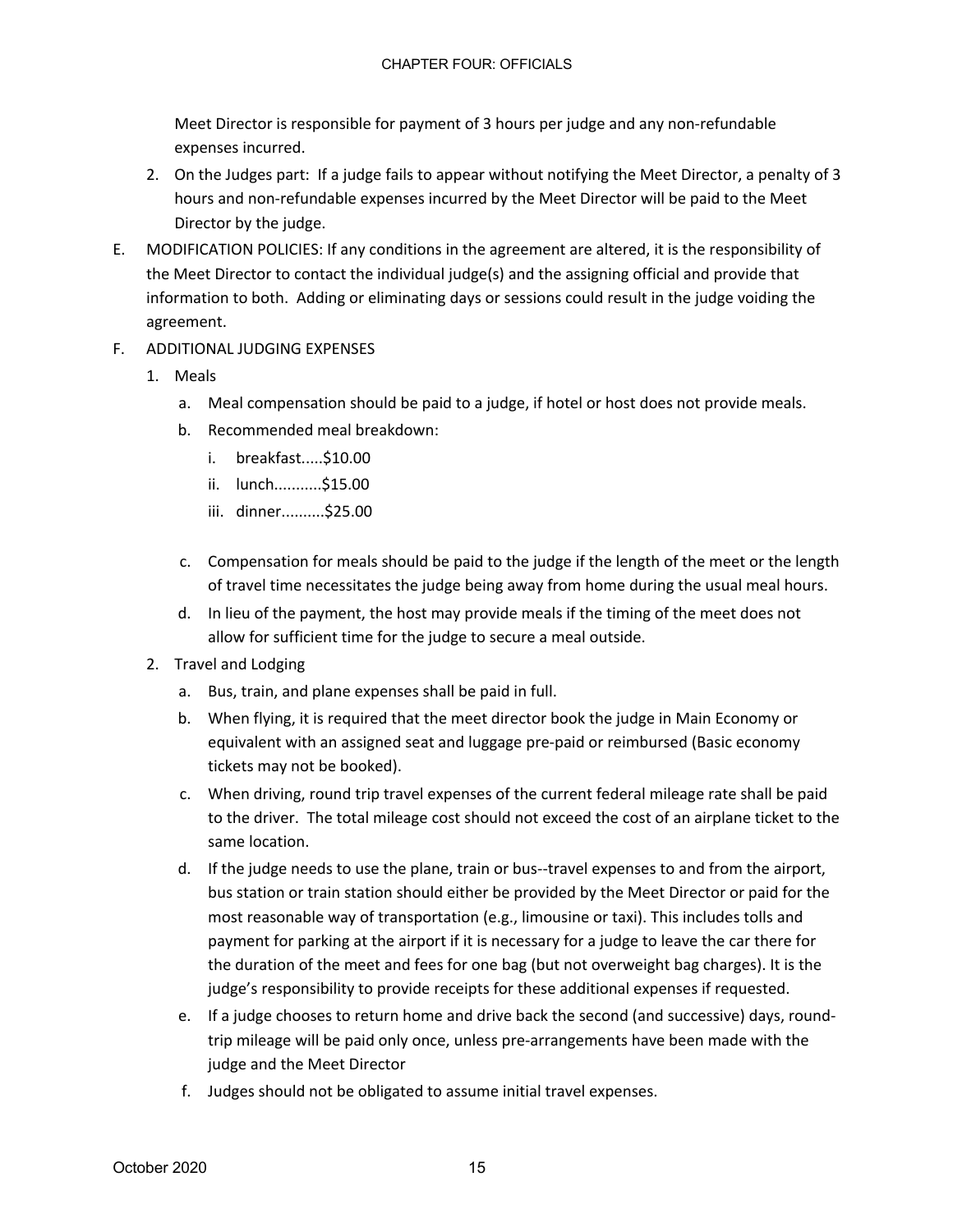- g. It is strongly recommended that judges pool transportation as much as possible.
- h. If a judge must stay overnight prior, during, or following the meet, lodging must be provided and paid for by the meet director.
	- i. Accommodations must be within a reasonable distance to the meet site.
	- ii. Minimum hotel rating should be 3 stars.
	- iii. Double occupancy required with two queen/full size beds, unless judges are provided their own rooms. Note: pull-out beds and cots are not acceptable.
	- iv. A short term rental (e.g. Airbnb) may be used when approved in advance by all judges assigned.
	- v. Judges should never be assigned to private homes.
- i. When inclement weather exists (weather which delays or prohibits safe travel for the judges), the Meet Director is responsible for the judges' lodging and meals. Hotel/Motel rooms are compensated only if approved by the Meet Director
- j. At the conclusion of the event, judges must be provided transportation back to the hotel (or airport) in a timely manner. Judges should not be asked to wait for tear down before transportation is provided. In this case, the judge has the right to expense and Uber or Lyft ride to the hotel/airport.
- 3. An assigned judge who is also coaching at an event should be paid according to judging sessions plus appropriate per diem. The meet director is not obligated to pay travel and housing, unless prior agreement has been made.
- 4. All of the above information must be clearly defined on the judges' invitation or a judge has the right to refuse the invitation.
- 5. Delays during the meet
	- a. If a meet is delayed due to equipment problems, faulty meet organization, failure of the Meet Director to notify the judges of a new time schedule or late arrival of competitors, a judge should be paid for the extra time according to the specified overtime procedure.
	- b. No overtime pay should be awarded to the judges if the delay occurred due to slow judging procedures, late arrival of one of the judges or overly frequent conferences. All judges should strive to get their scores in within 60 seconds following the completion of routine by the competitor. Unavoidable delays, like accidents or equipment breakage should be treated with consideration by judges and Meet Directors alike.
	- c. There will be a grace period of 15 minutes at the beginning and end of competition when no extra fees will be paid. If the meet is over one hour late in starting, a judge may leave and charge the Meet Director for mileage.
- 6. Miscellaneous
	- a. The Meet Referee may receive extra compensation especially if the meet organization requires her to put in extra time (e.g. being present for coaches meetings, for the draw, checking competition schedule prior to competition, etc.) The Meet Referee will be paid an additional honorarium amount in addition to her appropriate hourly judging fees.